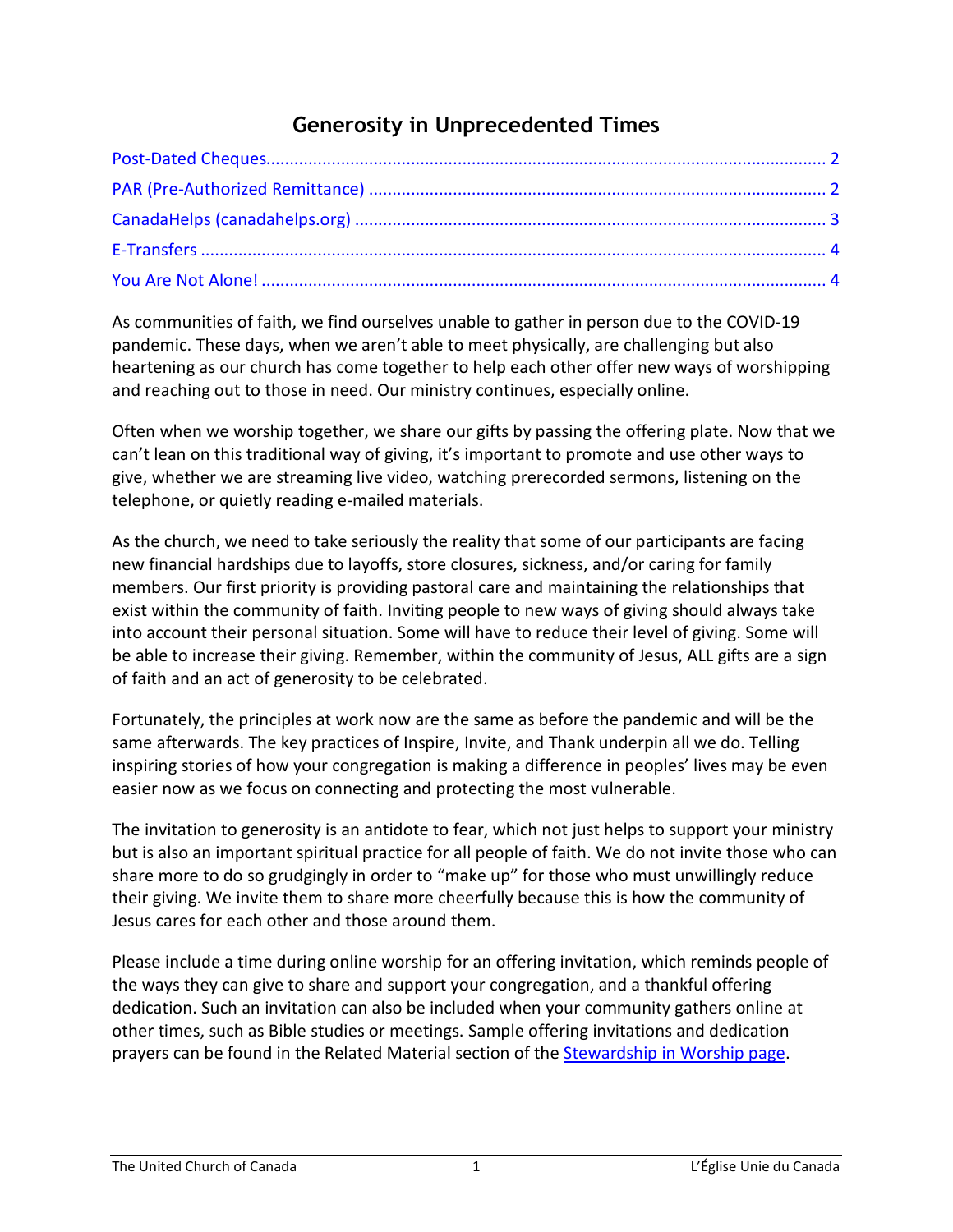Timely, personal, and sincere thanking completes the Inspire, Invite, and Thank circle and reminds people that you appreciate them and that you care. A solid ministry of appreciation is crucial when people are facing financial hardship themselves. Their gifts mean that much more.

So, in these unprecedented times, to help make giving accessible and easy, here are some practical and recommended tools you can use to invite an ongoing commitment to God through the continued support of important ministries in your community of faith and the ministry we do together through Mission & Service.

#### <span id="page-1-0"></span>**Post-Dated Cheques**

Good old post-dated cheques are a familiar way for people to give. Place them in an envelope, sealed with a wet sponge—not licked—and mail them to the church office. Alternatively, if it adheres to the most current self-isolation regulations to do so, drop them off at a location designated by your church, keeping personal contact to a minimum.

To ensure a way to deposit cheques in the case that your local bank branch closes during the pandemic, we encourage you to contact your bank in advance to set up making deposits by electronic cheque images using the camera and banking app on a smartphone.

#### <span id="page-1-1"></span>**PAR (Pre-Authorized Remittance)**

Ensure stable and reliable support by signing up for PAR and encouraging participants in your community of faith to do the same. PAR allows you to give to what matters most to you through an automatic monthly withdrawal from your bank account. It's really easy.

Those already on PAR can easily update the amount of their gift by contacting your congregation's PAR coordinator or the national PAR administrator at [par@united-church.ca.](mailto:par@united-church.ca) Just remember to include the name, city, and province of your congregation or your PAR number. You can get your PAR number from your local PAR coordinator.

New PAR donors are asked to fill out the [PAR authorization form](https://united-church.ca/community-and-faith/get-involved/ways-give/giving-monthly-through-par) (see Downloads at bottom of PAR page) indicating how much they want to give to their community of faith and how much they would like to donate to people in need and programs that matter through Mission & Service. Normally, they would hand it, along with a voided cheque or credit card information, to the local PAR coordinator, who would then mail the information to the PAR administrator at the General Council Office.

**However, with General Council Office staff working from home, please DO NOT mail them to the address on the PAR form. Instead, mail them to the PAR administrator using this special address:**

PAR Administrator The United Church of Canada

*The information in this document is current as of January 25, 2022. Please check [Stewardship, Finances, and COVID-19](https://united-church.ca/community-and-faith/being-community/faith-communities-and-covid-19/stewardship-finances-and-covid) regularly for updates.*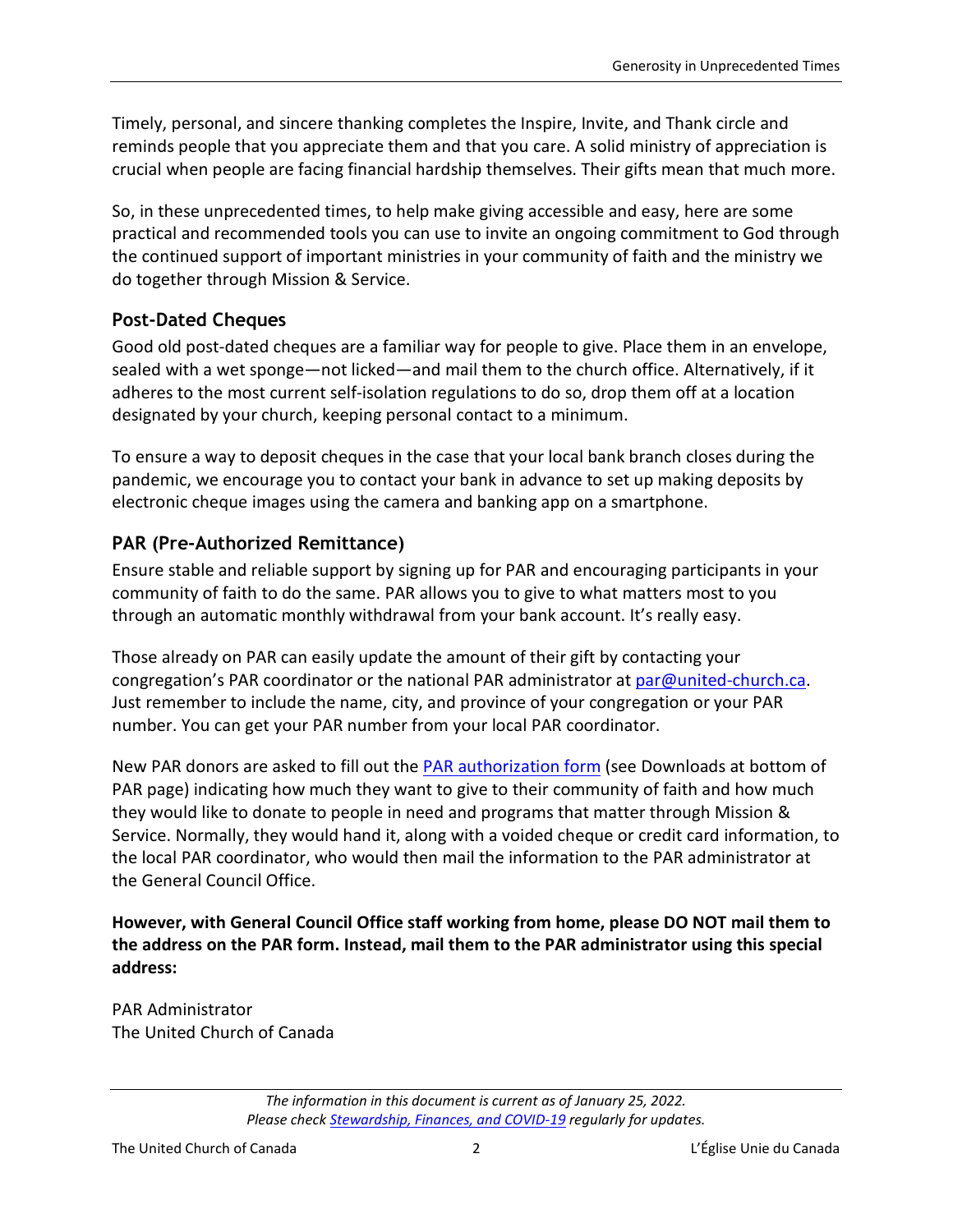8 Switzer St. New Lowell, ON L0M 1N0

There is also an option available to forward the form and void cheque by **fax**. Please send them to the General Council Office fax at **416-232-6003**. Staff have secure remote access so forms can be processed in a timely manner.

Please take all necessary security precautions with personal banking information. **DO NOT send scanned or photographed images by e-mail** because e-mail is not secure and there is sensitive financial info on the form.

Congregations are encouraged to provide as much help as possible to new PAR donors to make the sign-up process easy. Please remember to thank new PAR donors for the commitment they are making to your congregation's ministries and mission.

## <span id="page-2-0"></span>**CanadaHelps (canadahelps.org)**

Encourage people to give by credit card online through [CanadaHelps.](https://www.canadahelps.org/en/) Unlike some other online credit card giving options, CanadaHelps is a Canadian registered charity that exists purely to enable other charities to receive online gifts. It is not a for-profit business.

As a registered charity in Canada, your congregation can already be found on CanadaHelps, and RIGHT NOW people can go there and make a gift to your congregation. CanadaHelps will immediately e-mail the donor a tax-receipt. Every 7‒8 weeks CanadaHelps will send your church a cheque in the mail with your gifts.

However, we recommend that you "claim your page" by **registering** your account as either a **Profile** account or a **Full Fundraising** account. Both accounts are free. Registration is done through CanadaHelps' [Claim Your Charity Profile p](https://www.canadahelps.org/en/for-charities/claim-your-charity-profile/)age and is easy when you go to the website and gather the required information first. Your congregation's leadership should decide who will register and be your CanadaHelps administrator. This may, or may not, be your treasurer.

You can find a list of the different account features on CanadaHelps' [At a Glance](https://www.canadahelps.org/en/at-a-glance/) page. We recommend the Full Fundraising account for the most information, tools, and results. The Full Fundraising account gives you the ability to create a custom **donation form** as part of your congregation's website and a Donate button for your website. Using these properly gives you a reduction in fees.

We recommend placing a Donate button powered by CanadaHelps on the front page of your congregation's website. Best practices are to put it as visibly as possible and to have the button coloured green. This will make it very easy for you to direct your members to a giving opportunity during a worship service or meeting.

The following table describes the differences in fees between your options:

*The information in this document is current as of January 25, 2022. Please check [Stewardship, Finances, and COVID-19](https://united-church.ca/community-and-faith/being-community/faith-communities-and-covid-19/stewardship-finances-and-covid) regularly for updates.*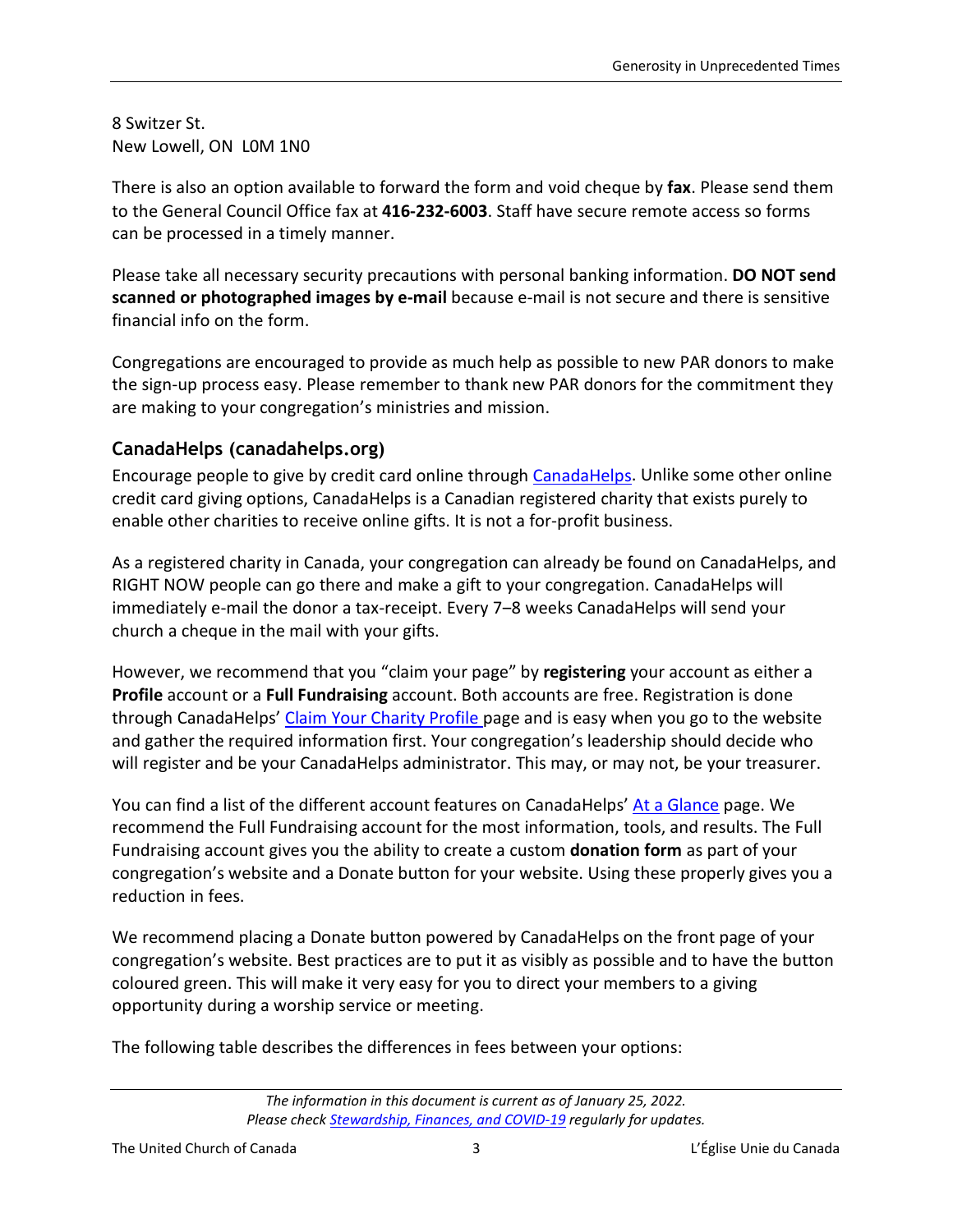|                                                                           | Fee for one time<br>donation | Fee for monthly<br>recurring donations |
|---------------------------------------------------------------------------|------------------------------|----------------------------------------|
| <b>No Account</b>                                                         | 4%                           | 3.5%                                   |
| <b>Profile Account</b>                                                    | 4%                           | 3.5%                                   |
| <b>Full Fundraising Account</b><br>(when done through canadahelps.org)    | 4%                           | 3.5%                                   |
| <b>Full Fundraising Account</b><br>(when done through your donation form) | 3.75%                        | 3.5%                                   |

Even though this may all sound complex, the steps are quite easy. Instructions are found throughout canadahelps.org, and they have a super helpful support team. Answers to most of your questions can be found on their [Help for Charities](http://charityhelp.canadahelps.org/) website, and you can contact [CanadaHelps support.](https://www.canadahelps.org/en/contact-us/)

### <span id="page-3-0"></span>**E-Transfers**

E-transfers are from an individual to an individual, not directly into your congregation's bank account, so your governing body will need to make some decisions in order to make this safe for both donors and the congregation. A good process might look like this:

- Use the official e-mail for the church office rather than a personal e-mail.
- When an e-transfer e-mail is received, it is forwarded to both the treasurer for deposit and the envelope steward to record the gift for receipt.

Having two people involved meets the best practices to safeguard the assets of the church and the reputation of those involved. Whoever will receive the transfer for deposit must also have an electronic link to the congregation's bank account to complete the deposit. Because this is a deposit into your congregation's account, the rules are different than if it was a withdrawal. Please speak with your bank.

#### <span id="page-3-1"></span>**You Are Not Alone!**

The Philanthropy Unit is here to help! Please send us your questions or contact us to talk about how you will be encouraging generosity in your context in these unprecedented times.

#### **Community of Faith Stewardship**

[stewardship@united-church.ca](mailto:stewardship@united-church.ca) [united-church.ca/stewardship](https://united-church.ca/stewardship)

#### **Mission & Service**

1-800-268-3781, x3050

**Gifts with Vision** 1-800-268-3781, x4029 [info@giftswithvision.ca](mailto:info@giftswithvision.ca)

**Legacy Giving** 1-800-268-3781, x2021

*The information in this document is current as of January 25, 2022. Please check [Stewardship, Finances, and COVID-19](https://united-church.ca/community-and-faith/being-community/faith-communities-and-covid-19/stewardship-finances-and-covid) regularly for updates.*